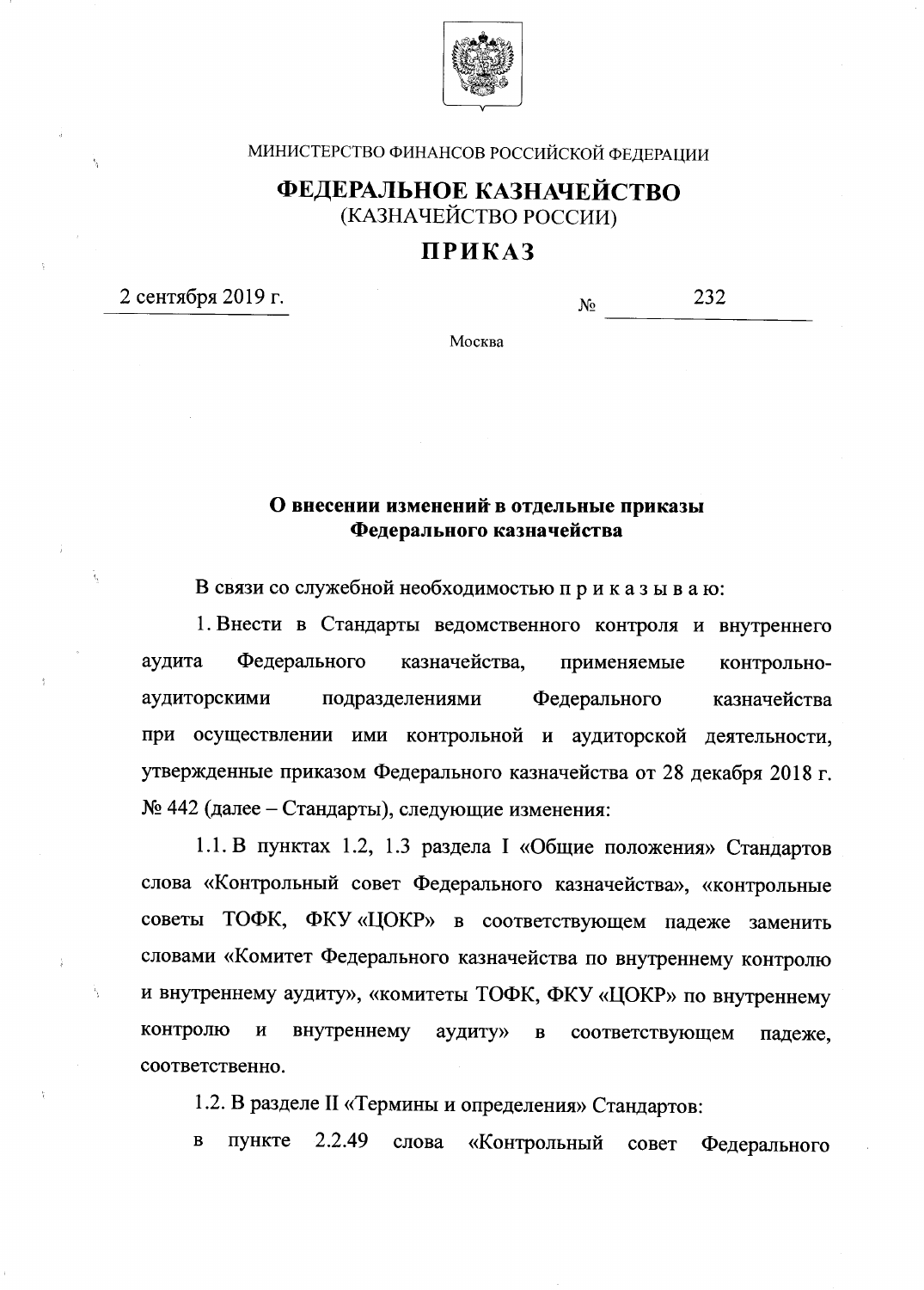казначейства» заменить словами «Комитет Федерального казначейства по внутреннему контролю и внутреннему аудиту»;

в пункте 2.2.50 слова «Контрольный совет ТОФК, ФКУ «ЦОКР» заменить словами «Комитет ТОФК, ФКУ «ЦОКР» по внутреннему контролю и внутреннему аудиту.

 $1.3. B$ пунктах  $5.5,$  $6.1 - 6.4$ Стандарта  $N_2$  1 «Организация ведомственного контроля и внутреннего аудита, осуществляемого контрольно-аудиторским подразделением Федерального казначейства» Стандартов слова «Контрольного совета Федерального казначейства» заменить словами «Комитета Федерального казначейства по внутреннему контролю и внутреннему аудиту».

1.4. В Стандарте № 2 «Организация деятельности Контрольного совета Федерального казначейства» Стандартов:

1.4.1. Наименование изложить в следующей редакции:

«Организация деятельности Комитета Федерального казначейства по внутреннему контролю и внутреннему аудиту».

1.4.2. В пунктах 1.1-1.3 слова «Контрольный совет Федерального казначейства» в соответствующем падеже заменить словами «Комитет Федерального казначейства по внутреннему контролю и внутреннему аудиту» в соответствующем падеже.

1.4.3. Наименование раздела II изложить в следующей редакции:

«II. Формирование Комитета Федерального казначейства по внутреннему контролю и внутреннему аудиту».

1.4.4. В пунктах 2.1-2.5 слова «Контрольный совет Федерального казначейства» в соответствующем падеже заменить словами «Комитет Федерального казначейства по внутреннему контролю и внутреннему аудиту» в соответствующем падеже.

1.4.5. Наименование раздела III изложить в следующей редакции: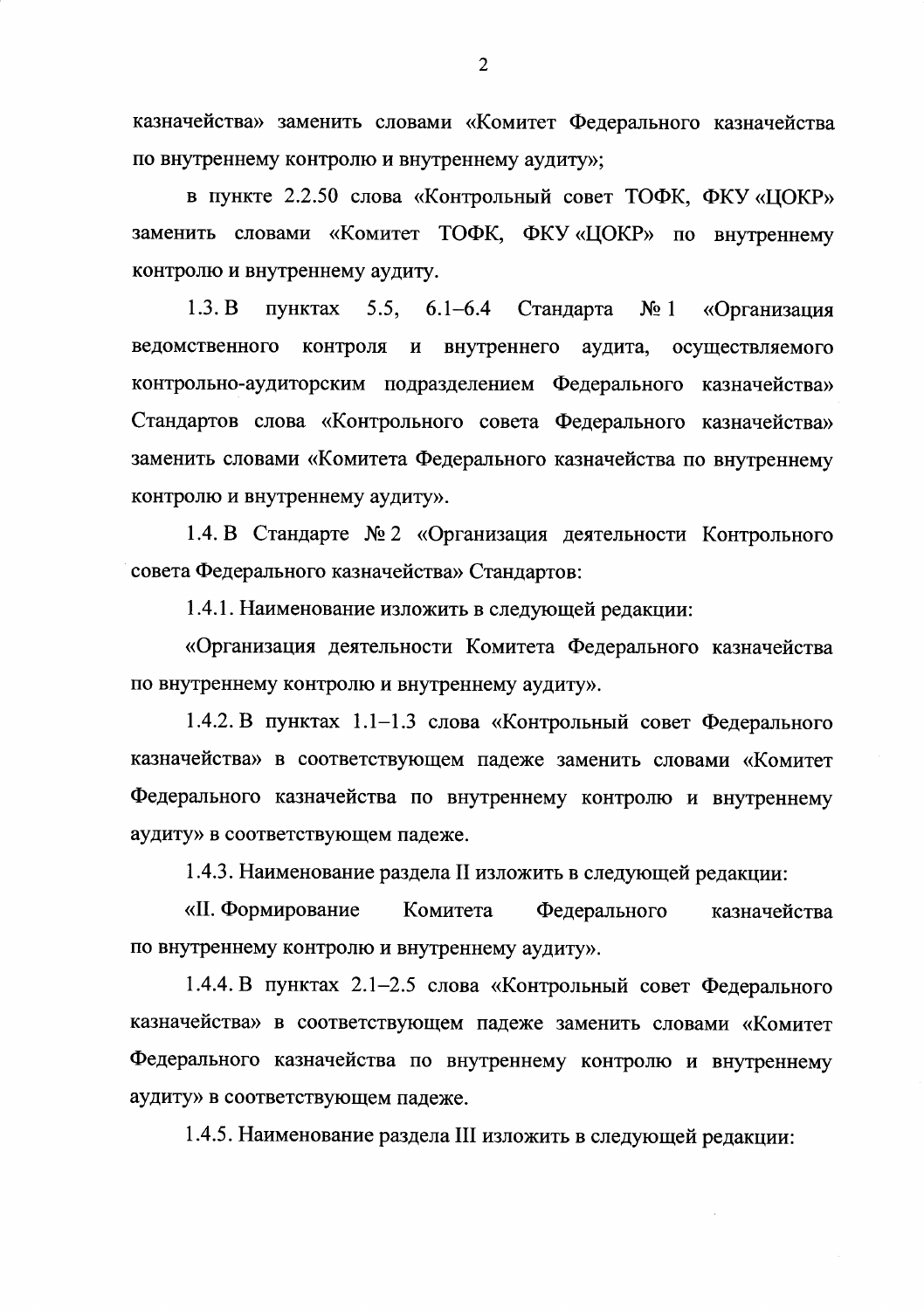«III. Полномочия Комитета Федерального казначейства по внутреннему контролю и внутреннему аудиту».

1.4.6. В пунктах 3.1, 3.2 слова «Контрольный совет Федерального казначейства» заменить словами «Комитет Федерального казначейства по внутреннему контролю и внутреннему аудиту».

1.4.7. Наименование раздела IV изложить в следующей редакции:

«IV. Полномочия председателя, заместителя председателя и членов Федерального Комитета казначейства  $\overline{a}$ внутреннему контролю и внутреннему аудиту».

1.4.8. В пунктах 4.1-4.7 слова «Контрольный совет Федерального казначейства» в соответствующем падеже заменить словами «Комитет Федерального казначейства по внутреннему контролю и внутреннему аудиту» в соответствующем падеже.

1.4.9. Наименование раздела V изложить в следующей редакции:

«V. Порядок деятельности Комитета Федерального казначейства по внутреннему контролю и внутреннему аудиту».

1.4.10. В пунктах 5.1–5.15 слова «Контрольный совет Федерального казначейства» в соответствующем падеже заменить словами «Комитет по внутреннему контролю и внутреннему аудиту» в соответствующем падеже.

1.5. В пункте 4.2 Стандарта № 3 «Формирование и организация деятельности пула внутренних контролеров и внутренних аудиторов, привлекаемых к контрольной и аудиторской деятельности Федерального казначейства» Стандартов слова «Контрольным советом Федерального казначейства» заменить словами «Комитетом Федерального казначейства по внутреннему контролю и внутреннему аудиту».

1.6. В пунктах 5.5, 6.1, 6.3-6.5 Стандарта № 4 «Организация ведомственного контроля и внутреннего аудита, осуществляемого контрольно-аудиторскими ТОФК, ФКУ «ЦОКР» подразделениями

 $\overline{3}$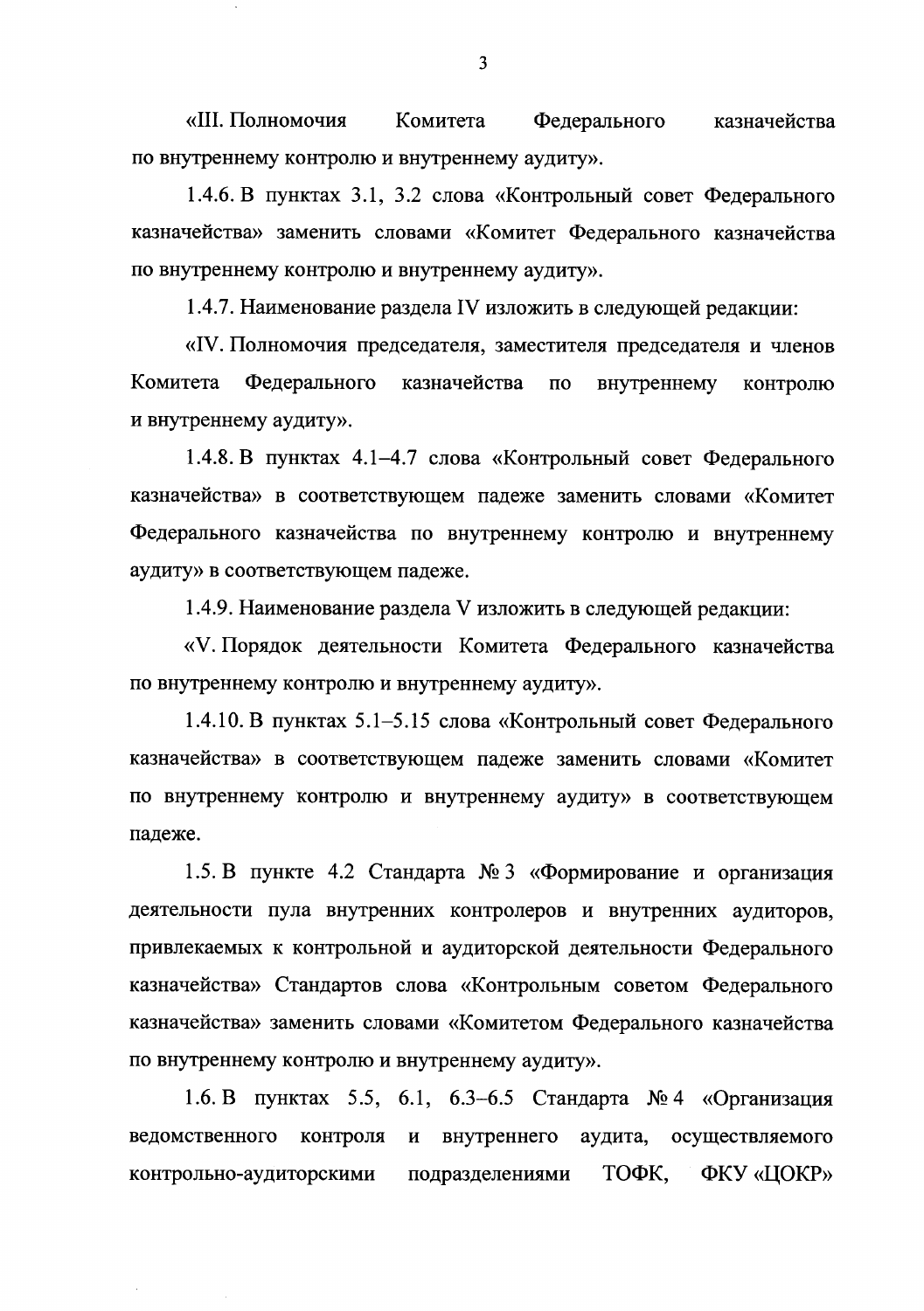Стандартов «Контрольный ТОФК, ФКУ «ЦОКР» слова совет соответствующем падеже  $\mathbf{B}$ заменить словами «Комитет ТОФК. ФКУ «ЦОКР» по внутреннему контролю внутреннему  $\boldsymbol{\mathrm{M}}$ аудиту» в соответствующем падеже.

1.7. В Стандарте № 5 «Организация деятельности контрольных советов ТОФК, ФКУ «ЦОКР» Стандартов:

1.7.1. Наименование изложить в следующей редакции:

«Организация деятельности комитетов ТОФК. ФКУ «ЦОКР» по внутреннему контролю и внутреннему аудиту».

1.7.2. В пунктах 1.1-1.3 слова «контрольные советы ТОФК. ФКУ «ЦОКР» в соответствующем падеже заменить словами «комитеты ТОФК, ФКУ «ЦОКР» по внутреннему контролю и внутреннему аудиту» в соответствующем падеже.

1.7.3. Наименование раздела II изложить в следующей редакции:

«II. Формирование Комитета ТОФК, ФКУ «ЦОКР» по внутреннему контролю и внутреннему аудиту».

1.7.4. В пунктах 2.1–2.6 слова «Контрольный совет ТОФК, ФКУ «ЦОКР» в соответствующем падеже заменить словами «Комитет ТОФК, ФКУ «ЦОКР» по внутреннему контролю и внутреннему аудиту» в соответствующем падеже.

1.7.5. Наименование раздела III изложить в следующей редакции:

«III. Полномочия Комитета ТОФК, ФКУ «ЦОКР» по внутреннему контролю и внутреннему аудиту».

1.7.6. В пунктах 3.1, 3.2 слова «Контрольный совет ТОФК, ФКУ «ЦОКР» словами «Комитет ТОФК, заменить ФКУ «ЦОКР» по внутреннему контролю и внутреннему аудиту».

1.7.7. Наименование раздела IV изложить в следующей редакции:

 $\overline{4}$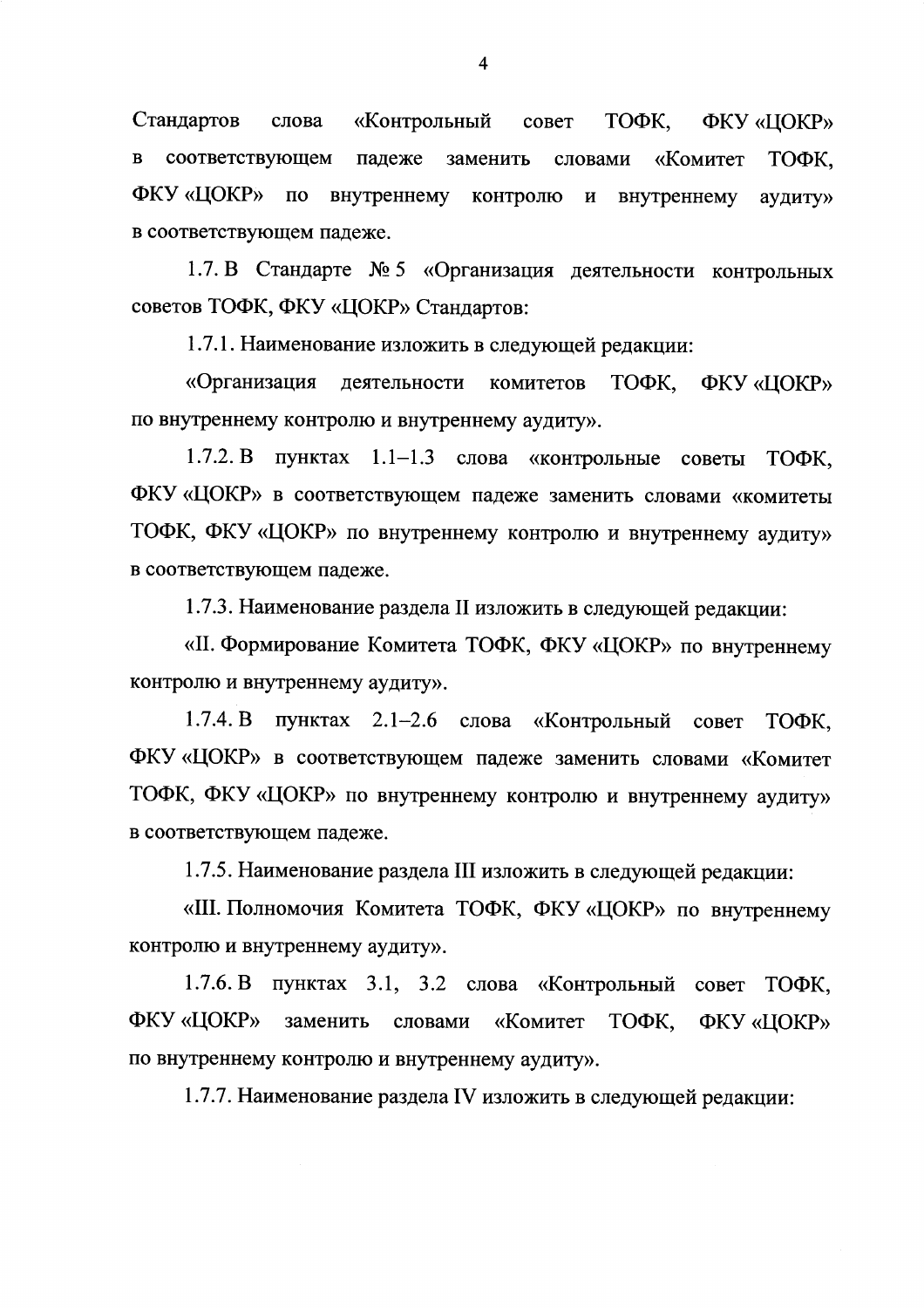«IV. Полномочия председателя, заместителя председателя и членов Комитета ТОФК, ФКУ «ЦОКР» по внутреннему контролю и внутреннему аудиту».

1.7.8. В пунктах 4.1-4.7 слова «Контрольный совет ТОФК. ФКУ «ЦОКР» в соответствующем падеже заменить словами «Комитет ТОФК, ФКУ «ЦОКР» по внутреннему контролю и внутреннему аудиту» в соответствующем падеже.

1.7.9. Наименование раздела V изложить в следующей редакции:

ТОФК, **ФКУ «ЦОКР»** «V. Порядок деятельности Комитета по внутреннему контролю и внутреннему аудиту».

1.7.10. В пунктах 5.1-5.15 слова «Контрольный совет ТОФК, ФКУ «ЦОКР» в соответствующем падеже заменить словами «Комитет ТОФК, ФКУ «ЦОКР» по внутреннему контролю и внутреннему аудиту» в соответствующем падеже.

Стандарта № 6 «Организация  $1.8. B$ пункте 5.2 экспертноаналитического мероприятия, осуществляемого контрольно-аудиторским казначейства» Федерального Стандартов слова подразделением «Контрольного совета Федерального казначейства» заменить словами «Комитета Федерального казначейства внутреннему контролю  $\mathbf{u}$ и внутреннему аудиту».

интегральной 2. Внести  $\overline{B}$ Порядок осуществления оценки казначейства деятельности территориальных органов Федерального по итогам контрольных и аудиторских мероприятий, утвержденный приказом Федерального казначейства от 29 сентября 2014 г. № 229 (в редакции приказов Федерального казначейства от 6 февраля 2015 г. № 17, от 17 июля 2015 г. № 178, от 25 декабря 2015 г. № 367, от 27 апреля 2017 г. № 97, от 15 марта 2018 г. № 62) (далее – Порядок), следующие изменения:

2.1. В пунктах 4.1, 4.2, 5.1, 5.5-5.8, 6.2-6.4 слова «Контрольный совет

5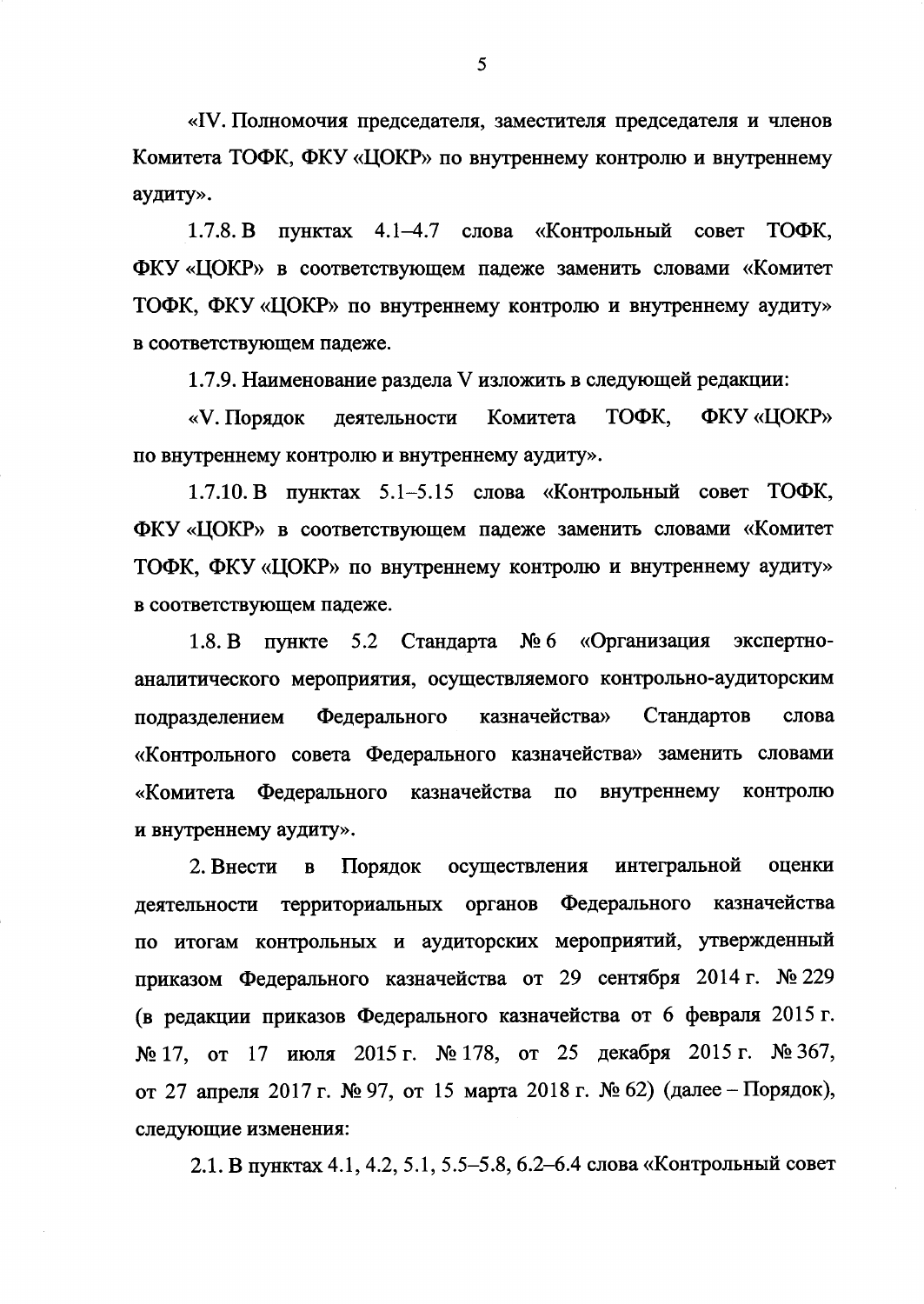Федерального казначейства» в соответствующем падеже заменить словами «Комитет Федерального казначейства  $\overline{a}$ внутреннему контролю и внутреннему аудиту» в соответствующем падеже.

2.2. В пункте 2 указаний по заполнению формы интегральной оценки приложения № 2 к Порядку слова «Контрольного совета Федерального казначейства» заменить словами «Комитета Федерального казначейства по внутреннему контролю и внутреннему аудиту».

2.3. В пункте 2 указаний по заполнению формы карты рисков приложения № 3 к Порядку слова «Контрольного совета Федерального казначейства» заменить словами «Комитета Федерального казначейства по внутреннему контролю и внутреннему аудиту».

3. В пункте 5.7 Положения об Управлении внутреннего контроля аудита Федерального казначейства, И утвержденного Федерального казначейства от приказом 17 июня  $2019$  r.  $\mathbb{N}^{\circ}$  156 (далее – Приказ № 156), слова «Контрольного совета Федерального казначейства» заменить словами «Комитета Федерального казначейства по внутреннему контролю и внутреннему аудиту».

4. В пункте 5.6 Положения об Отделе внутреннего контроля и аудита Управления внутреннего контроля и аудита Федерального казначейства, утвержденного Приказом  $N<sub>2</sub>$  156. слова «Контрольного совета Федерального казначейства» заменить словами «Комитета Федерального казначейства по внутреннему контролю и внутреннему аудиту».

5. В пункте 11 приложения к Положению о конкурсе на звание «Лучшее контрольно-аудиторское подразделение Казначейства России», увержденному приказом Федерального казначейства от 5 сентября 2016 г. No 325 приказов (B редакции Федерального казначейства от 27 апреля 2017 г. № 97, от 15 марта 2018 г. № 62), слова «Контрольного совета УФК/МОУ ФК, казенного учреждения» заменить словами «Комитета УФК/МОУ ФК, казенного учреждения по внутреннему

6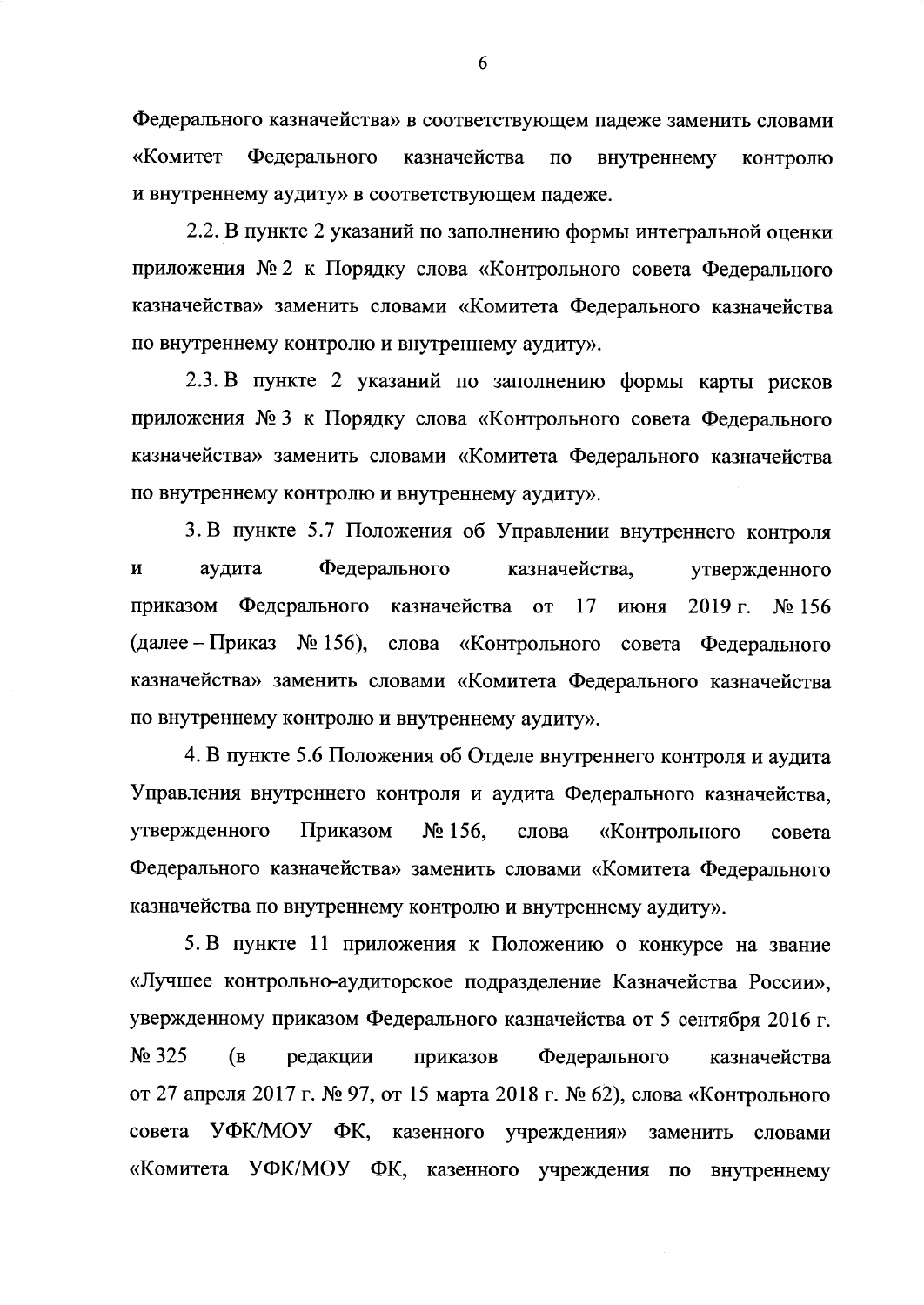контролю и внутреннему аудиту».

6. В пункте 9 приложения № 2 к Положению о конкурсе на звание «Лучший внутренний аудитор Казначейства России», утвержденному приказом Федерального казначейства от 5 сентября 2016 г. № 326 (в редакции приказов Федерального казначейства от 27 апреля 2017 г.  $N_2$  97, or 15 марта 2018 г.  $N_2$  62), слова «Контрольного совета соответствующего территориального органа Федерального казначейства, казенного учреждения» заменить словами «Комитета по внутреннему контролю и внутреннему аудиту соответствующего территориального органа Федерального казначейства, казенного учреждения».

7. В пункте 8.2 Стандарта внутреннего контроля Федерального казначейства, утвержденного приказом Федерального казначейства от 26 декабря 2018 г. № 438, слова «Контрольного совета органа Федерального казначейства» заменить «Комитета словами Федерального казначейства органа  $\Pi$ <sup>o</sup> внутреннему контролю и внутреннему аудиту».

8. Внести в Стандарт управления внутренними (операционными) казначейскими рисками в Федеральном казначействе, увержденный приказом Федерального казначейства от 29 сентября 2017 г. № 259 (в редакции приказов Федерального казначейства от 15 марта 2018 г. № 62, от 28 декабря 2018 г. № 440), следующие изменения:

8.1. В подпункте 6.1.1 пунка 6.1 слова «Контрольного совета Федерального казначейства» заменить словами «Комитета Федерального казначейства по внутреннему контролю и внутреннему аудиту».

8.2. B подпункте 6.1.3 пункта 6.1 «Контрольного слова совета ТОФК» заменить словами «Комитета ТОФК по внутреннему контролю и внутреннему аудиту».

8.3. В подпункте 6.1.5 пункта 6.1 слова «Контрольного совета

 $\overline{7}$